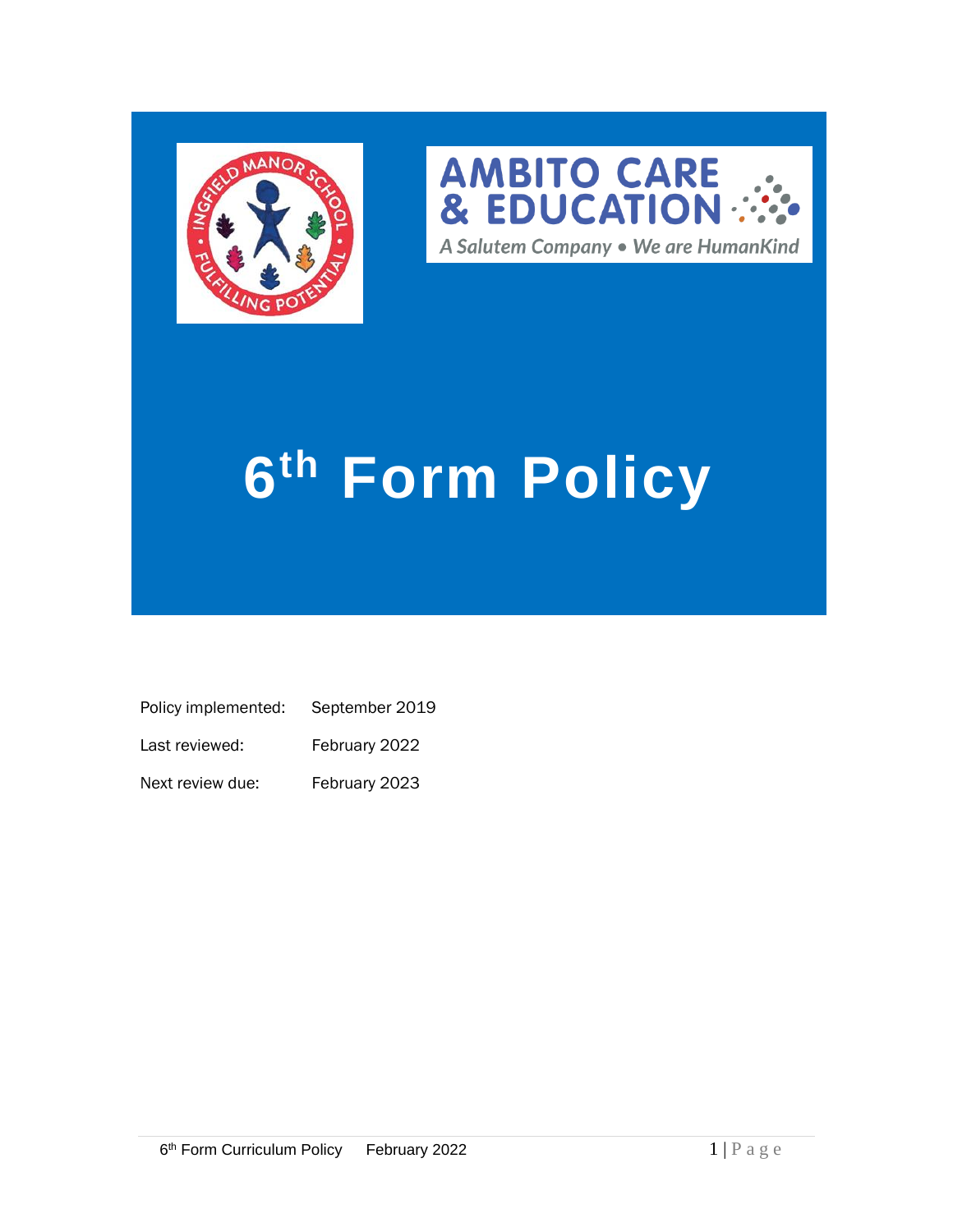# **Ingfield Manor School**

#### **6 th Form Curriculum Policy**

### **1. Aims**

This policy aims to ensure that:

- All young people in  $6<sup>th</sup>$  Form at Ingfield Manor become as independent as possible.
- All young people in  $6<sup>th</sup>$  Form at Ingfield Manor are confident, and that the curriculum supports student self-esteem.
- The curriculum raises aspirations and supports young people to make decisions about their future, including the support they need to achieve better life outcomes and job opportunities. It bears in mind the requirements of the Children and Families Act 2014, as well as ensures that young people are informed of their rights as detailed in The Care Act 2014.
- All young people in  $6<sup>th</sup>$  Form at Ingfield Manor access a relevant, broad and balanced curriculum that provides the knowledge and skills to enable them to confidently move towards adulthood
- The spiritual, moral, social and cultural development of all young people is embedded throughout all aspects of the curriculum, including learning about the rule of law, tolerance, respect, individual liberty and democracy
- Quality and consistency in teaching and learning enables every young person to make good or better progress
- Close partnership working between practitioners, parents and/or carers and other stakeholders is in the young person's best interests
- Every young person is included and supported through equality of opportunity and anti-discriminatory practice
- There are high aspirations and expectations, shared by all staff, the young person, their parents/carers and other stakeholders
- The curriculum is flexible, creative and enables personalisation to ensure that all young people within  $6<sup>th</sup>$  Form at Ingfield Manor are prepared for adulthood and equipped with the necessary skills for transition to other settings beyond IMS i.e. further educational provision.
- All students have the opportunity to achieve relevant qualifications.

# **2. Structure of 6 th Form at Ingfield Manor**

The Ingfield Manor 6<sup>th</sup> Form provision is a non-maintained provision for young people from Year 12 to Year 14 (16 – 19 years old).

Students within 6<sup>th</sup> Form tutor together, although have some lessons with other students from the secondary department with similar needs. This ensures that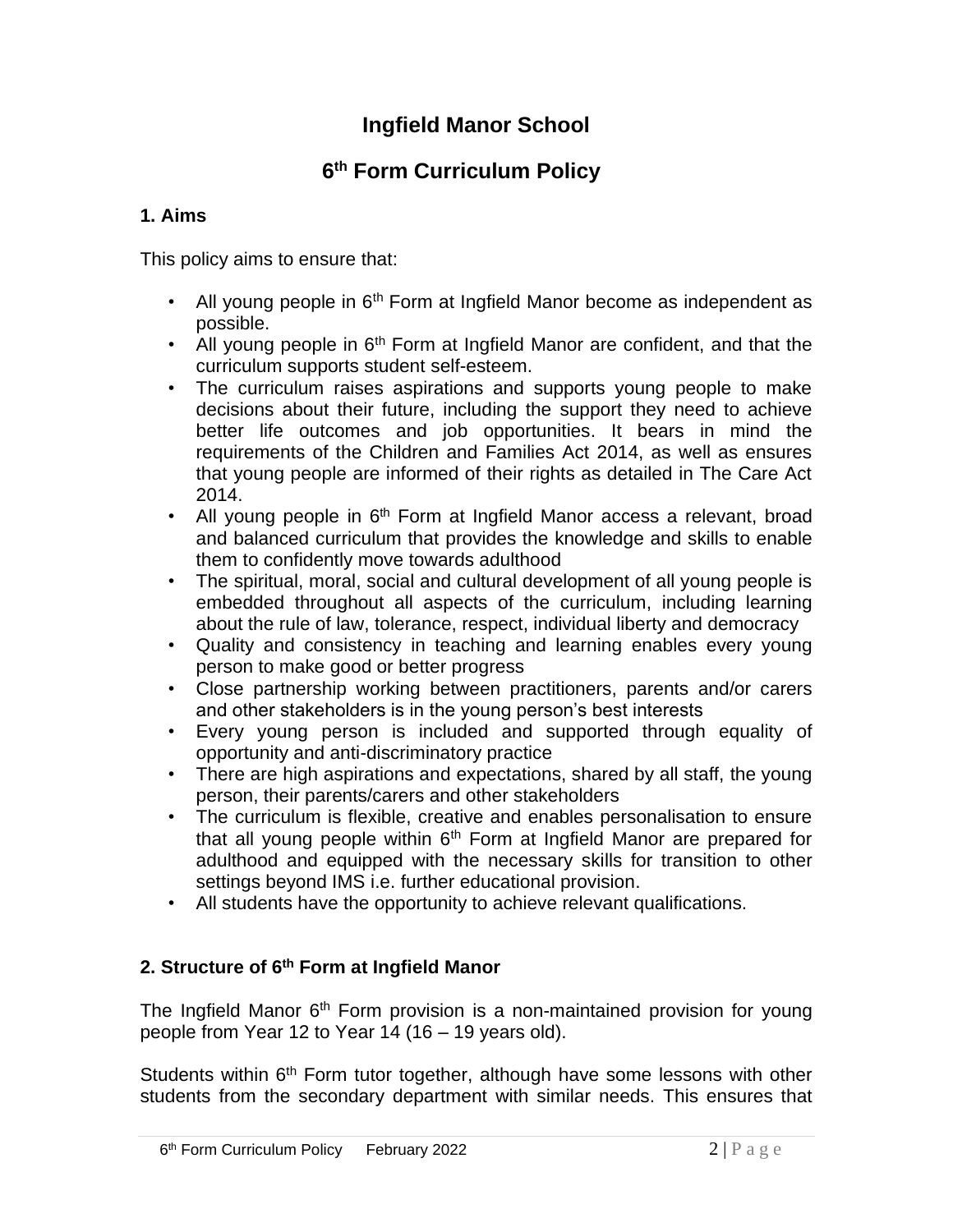teaching is focusing on the skills and knowledge needed by the students to enable them to become more independent, prepare them to move on to their next provision and transition into adulthood. This includes following an appropriate programme of career education, information, advice and guidance (CEIAG) and work-related learning.

Teaching in  $6<sup>th</sup>$  Form focuses on using the skills the students have learned throughout their schooling for functional purposes, as well as developing them as an individual and ensuring they are fully informed of their rights and the opportunities available to them as they move into adulthood. Clearly embedded within the practice and philosophy of Conductive Education, the 6<sup>th</sup> Form embraces a specialist, relevant and holistic approach which encourages problem solving and independence.

All students have the opportunity to study in an alternative establishment to broaden their experiences and support their transition to a post 19 provision. All students also have the opportunity to develop and use their skills in the local community. Where appropriate, students can undertake work experience.

# **3. Curriculum**

The 6<sup>th</sup> Form curriculum is embedded within a Conductive Education framework (focusing on problem solving and independence) with fully integrated teaching and therapy. The curriculum is created bearing in mind the PfA outcomes of employment, health, independent living and community inclusion (incl friends and relationships). It aims to raise aspirations and expectations and encourage young people to think about what their future might look like.

The 6<sup>th</sup> Form curriculum uses person-centered approaches to identify what is important to the individuals and involves and engages them in planning for their future. All young people within  $6<sup>th</sup>$  Form are involved in decision making and encouraged to have high aspirations. The curriculum is focused on enabling them to develop the skills and knowledge necessary to reach these ambitious aspirations, supporting as independent a life as possible.

The curriculum is designed to recognise the importance of students having the means to communicate their wants, needs and to be able to direct adults in their care. Also, to develop safe, respectful relationships, as well as ensuring that they are able to be actively involved in all decision making now and in the future.

The curriculum promotes a focus on skills that are transferable to the real world and allows for the development of imaginative yet achievable ways to aid each young person's progress. It uses creative approaches to embed relevant activities in the curriculum and in everyday activities outside of the classroom. Students are encouraged to be active learners, to investigate and explore, as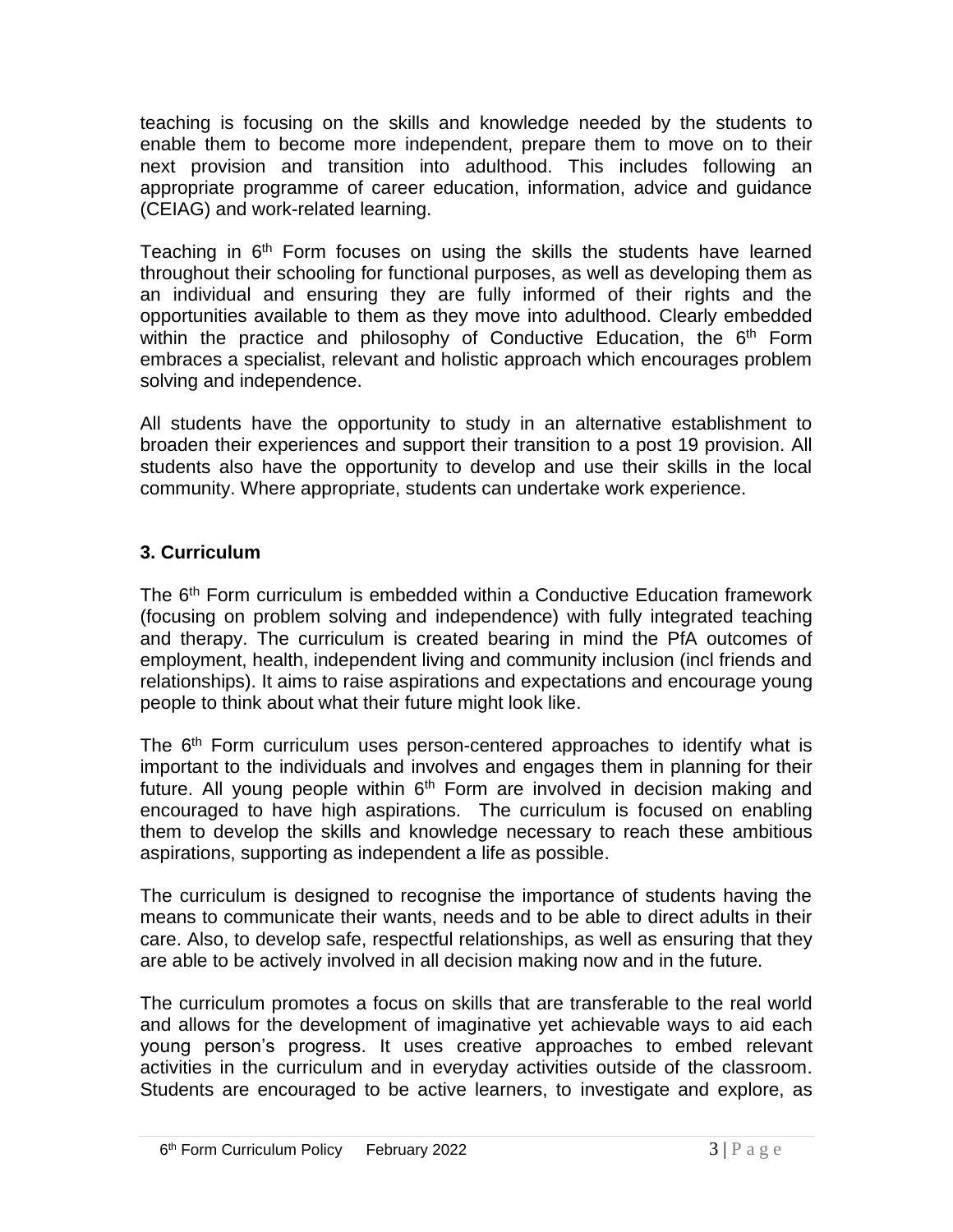well as supported to have the confidence to 'have a go', as this is the way that the deepest learning occurs. Activities are provided to develop critical thinking skills and to enable students to reflect on their own learning, as well as support the transition to post 19 and adulthood.

In addition to embedding the progression of students social, moral, spiritual and cultural development, activities throughout the curriculum provides opportunities for all young people to learn about the importance of rules/laws and how these are upheld throughout society.

Whole class, group and individual activities are used to develop skills in all areas of the curriculum, as appropriate. The indoor and outdoor learning environments are structured to facilitate active learning and offer a variety of learning experiences. The use of the sensory room provides additional opportunities for sensory based activities.

The curriculum is delivered through a weekly timetable of activities, which is personalised and includes:

#### Motor Learning

The daily routine in 6<sup>th</sup> Form starts with a motor learning programme which enables the pupils to gain independence through the completion of a series of physical tasks. The tasks increase in complexity throughout the programme and are differentiated according to the needs of the group and the individual. Within this programme, as with all sessions, the development of the young person is at the forefront. The skills learnt during this programme are then put into practice throughout the student's day, in different contexts. Motor learning is an integral part of the entire day.

#### **Communication**

Within 6<sup>th</sup> Form at Ingfield, we use a 'total communication' approach involving the use of speech/ vocalisation, signing, gesture, symbols, low- and high-tech communication aids. The development of the young people's communication skills is integral to the daily teaching routine, and where appropriate, students access dedicated Augmentative and Alternative Communication lessons (AAC). These lessons provide the students with the opportunity to develop their skills in supplementing or replacing the spoken and written word through both high and low-tech devices. These students use Ingfield Dynamic Vocabulary and Vocabulary for Life on their Voice Output Communication Aid (VOCA), the grids for which are duplicated in their communication books. The school's transdisciplinary approach results in the speech and language therapist working with the teacher, occupational therapist and IT technology specialist to plan access and strategies to support progress for the individual students.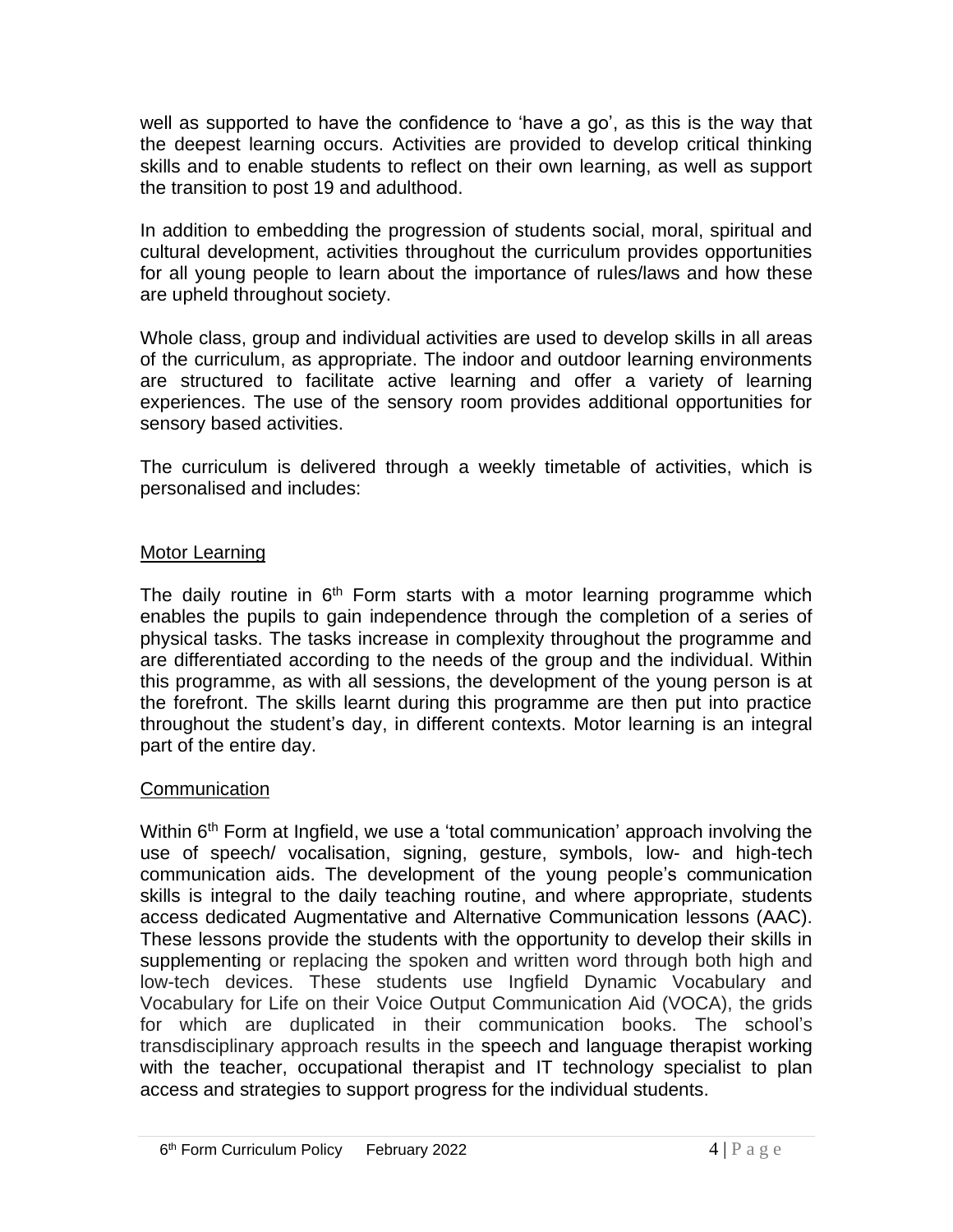All students using AAC work towards the City and Guilds accredited qualification, which recognises their achievement with augmentative and alternative communication.

Students have the option of a timetabled 'chat session' with an adult of their choosing, to enable them to communicate about issues they wish to discuss in a relaxed environment, so they feel valued, that their opinions matter and they have 'a voice'.

All students using a high tech AAC device will also have a dedicated 'Desktop' lesson, during which the AAC specialist teacher, IT technologist specialist and therapists will collaborate to support the student to develop their access to this device, as well as to learn how to navigate around it for a range of activities, including listening to music, accessing social media and recording their work. This access will link in to enabling students to access environmental controls, and for some, powered mobility.

#### **Mathematics**

Maths teaching is delivered by a qualified teacher and is planned by a maths specialist to enable students to develop and use their skills in functional contexts. Maths is taught using a range of age appropriate, multi-sensory approaches and resources devised to meet the individual's needs to enable them to make progress. Development in number, money, measurement and time will be the key areas of focus, but students will also be supported to develop their awareness of shape and space. Students will be supported to use their numeracy skills to solve problems.

Students within 6<sup>th</sup> Form will continue to work towards relevant accreditation such as ASDAN Personal Progress, Edexcel Entry Level Certificate or Edexcel GCSE.

#### English

All students access English lessons to develop reading, writing and communication skills. Lessons will be planned to develop the functionality of these skills, as well as encourage creativity and critical thinking. Students will have access to a range of different texts and multi-sensory resources, and be supported to develop their decoding and comprehension skills. Focus will be paid to enable students to recognise the difference between fact and opinion and when bias is being applied. They will also be supported to record their thoughts and ideas in the relevant format.

Students within 6<sup>th</sup> Form will continue to work towards relevant accreditation such as ASDAN Personal Progress, WJEC Entry Level Pathways or WJEC GCSE.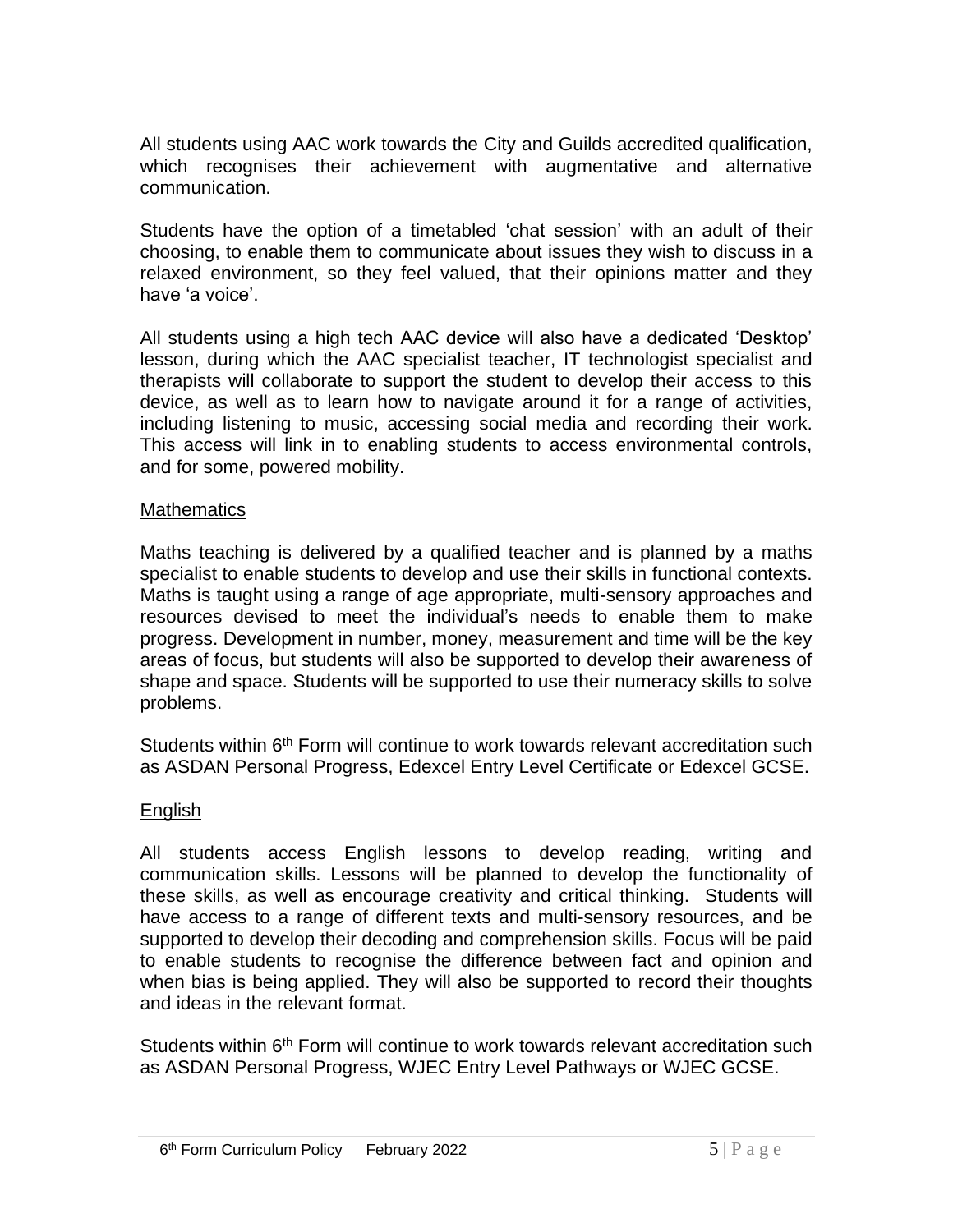#### Information and Communication Technology

For those using high tech AAC devices, ICT teaching is incorporated into the Desktop lesson. Those not using high tech AAC will be taught how to use a range of ICT for a variety of purposes, based upon their individual preferences. These include digital photography, film making, use of Microsoft Office applications, social media and the internet.

All students will be taught how to keep themselves safe online.

Students may work towards the Edexcel Functional Skills ICT award or Open Awards Desktop.

### PSHE

Students are supported to develop their personal and social skills, as well as be aware of how to keep themselves healthy through PSHE lessons. This includes sex and relationship education (including how to stay safe), learning about their rights and the opportunities available to them as they move into adulthood.

#### Independence

Young people in  $6<sup>th</sup>$  Form are provided with support and guidance on how to be as independent as possible. This includes providing knowledge about different living options, use of personal budgets and options for post 19 education. We also ensure that they are given the knowledge and skills to enable them to live as independently as possible, including personal care needs, keeping a home, skills for the workplace and how to form relationships and thrive.

Students will work towards either ASDAN Preparing for Adulthood programmes or WJEC Entry Pathways Personal and Social Development.

#### World Around Us

The young people in  $6<sup>th</sup>$  Form are encouraged to become engaged in the world in which they live, both through activities in the local community and by learning about the way that others live, how the past influences us and about the world in which we live. Through these lessons they will work toward WJEC Entry Pathways qualifications.

#### Personal Progress

These sessions enable students to work on their individual aims and goals, which may include power chair driving, directing others, learning about the community,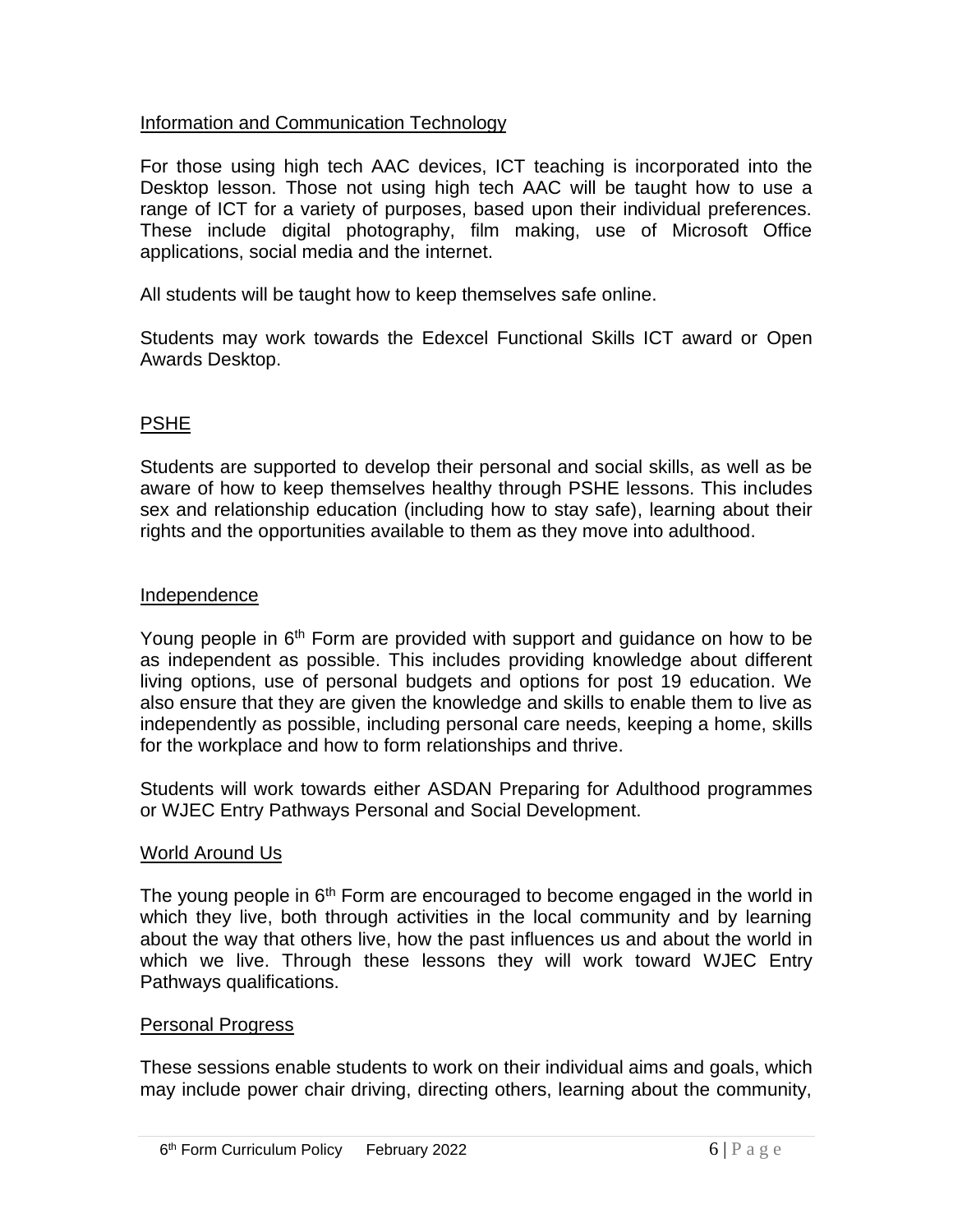developing physical skills etc. Within these sessions, students are generally involved in the whole process of each activity so work on planning and problemsolving abilities as well as their execution skills.

Students set themselves goals and work towards these. The evidence is used to go towards the ASDAN Personal Progress qualification.

# **4. Recording and Reporting Progress**

The majority of students joining  $6<sup>th</sup>$  Form within Ingfield Manor have transitioned from the Key Stage 4 provision and therefore their previous attainment is used to set their goals for progress throughout  $6<sup>th</sup>$  Form, in consultation with the young people. However, if students do join Ingfield Manor in  $6<sup>th</sup>$  Form, an initial baseline assessment is carried out by the transdisciplinary team within the first half term and this information is used to set the targets for  $6<sup>th</sup>$  Form. All target setting within 6<sup>th</sup> Form at Ingfield Manor takes an ipsative approach: goals are based on an individual's previous achievement, rather than set against external criteria or standards. The rationale for this is that it ensures assessment is personalised, based on individual's needs and abilities and as a result it helps develop selfesteem.

Annual targets are set, in conjunction with the annual review process, based on the long-term outcomes for each individual, as detailed in their EHCP. These annual targets are broken down into termly objectives, which are set and evaluated by the transdisciplinary team, together with the young person. Each young person is actively involved in the setting and monitoring of these targets.

Students are assessed using their termly objectives and the Ingfield Holistic Assessment System, which tracks student's progress in communication, gross motor skills, skills for learning, English and maths, is used to support target setting.

In each lesson, the teacher or therapist sets targets to support progress towards the longer term goals. These lesson targets are shared at the beginning of the lesson and evaluated by the student and teacher/team member at the end of the lesson. This formative assessment is used to inform planning for the next lesson and ensures that the young person is at the middle of all planning and assessment.

Evidence of achievement is through the lesson proforma, photographs, witness statements and student's work.

Achievement is tracked through the completion of the termly objective evaluations and Ingfield Holistic Assessment System assessment sheets, as well as annual review paperwork.